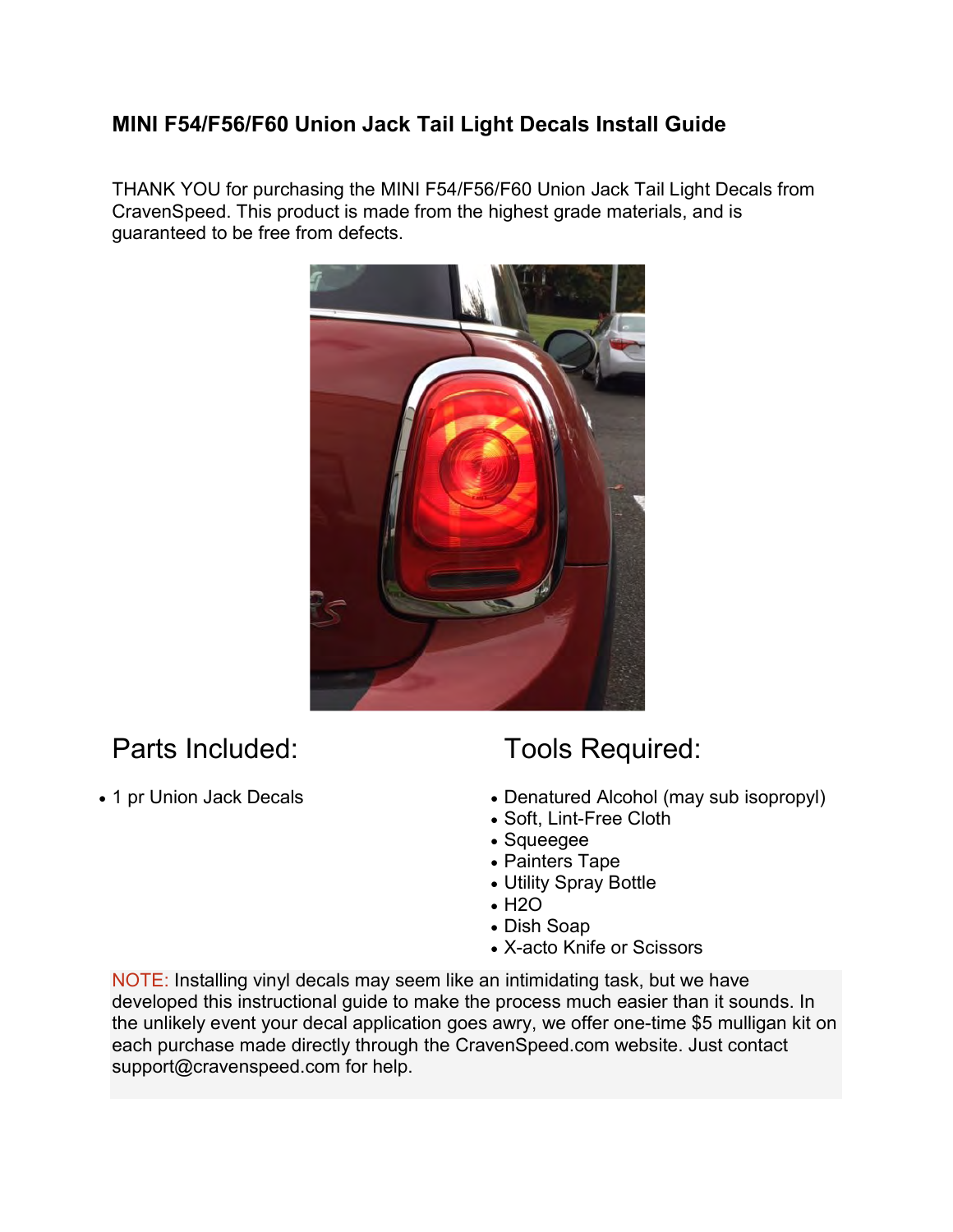## Procedure

Clean Tail Light Surface and Surrounding Area

1. Let's start by giving your MINI tail lights a thorough cleaning in preparation for the decals. Once the surface is dry, wipe down the area again with some denatured alcohol applied to a soft, lintfree cloth. (Isopropyl alcohol is an acceptable substitute)



2. Take a utility spray bottle, fill it with water and add a few small drops of dish soap. Shake the bottle and thoroughly mix up your solution.

Prepare the Tail Light Decals

1. If the decals have not been trimmed already, lay them face up on a flat work surface and trim them down to approx .250" ( $\frac{1}{4}$ ") around the perimeter of the decal with your x-acto knife or scissors.

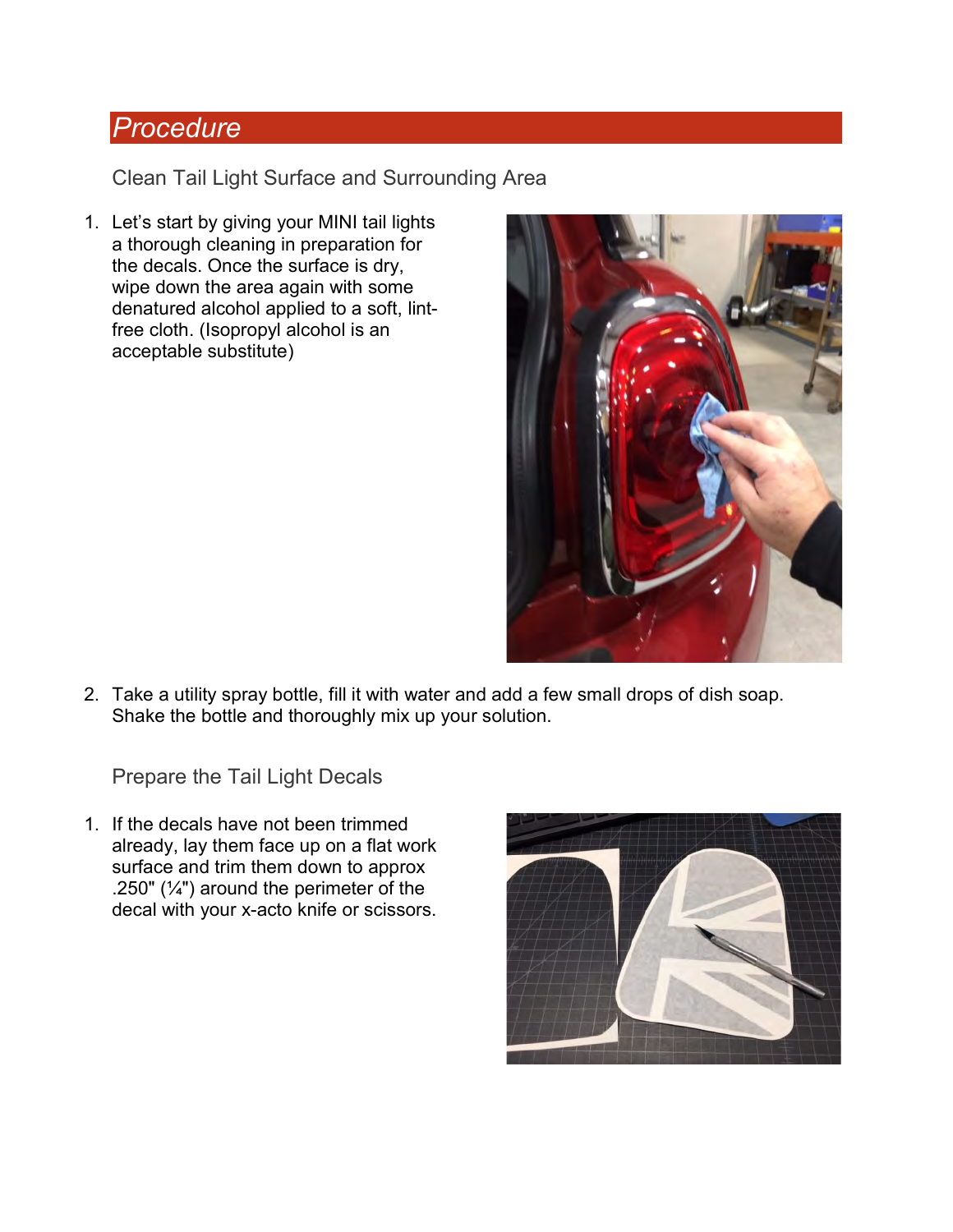2. Bring the decal over to your tail light and set it against the lens to check fitment. The  $\frac{1}{4}$ " paper border you trimmed around the decal should allow you to center it fairly accurately onto the tail light. Temporarily tape the decal into place and step back to visually inspect the fitment.



Apply the Tail Light Decals

1. Have your soap/water solution bottle and X-acto Blade within reach. Ensure that the lens surface is still clean, then pivot up the decal and carefully peel the paper backing completely off to expose the sticky-side of the decal. If parts of the decal want to remain on the wrong side of the paper, use your X-acto blade to carefully lift the edges so they stay stuck to the transfer paper.

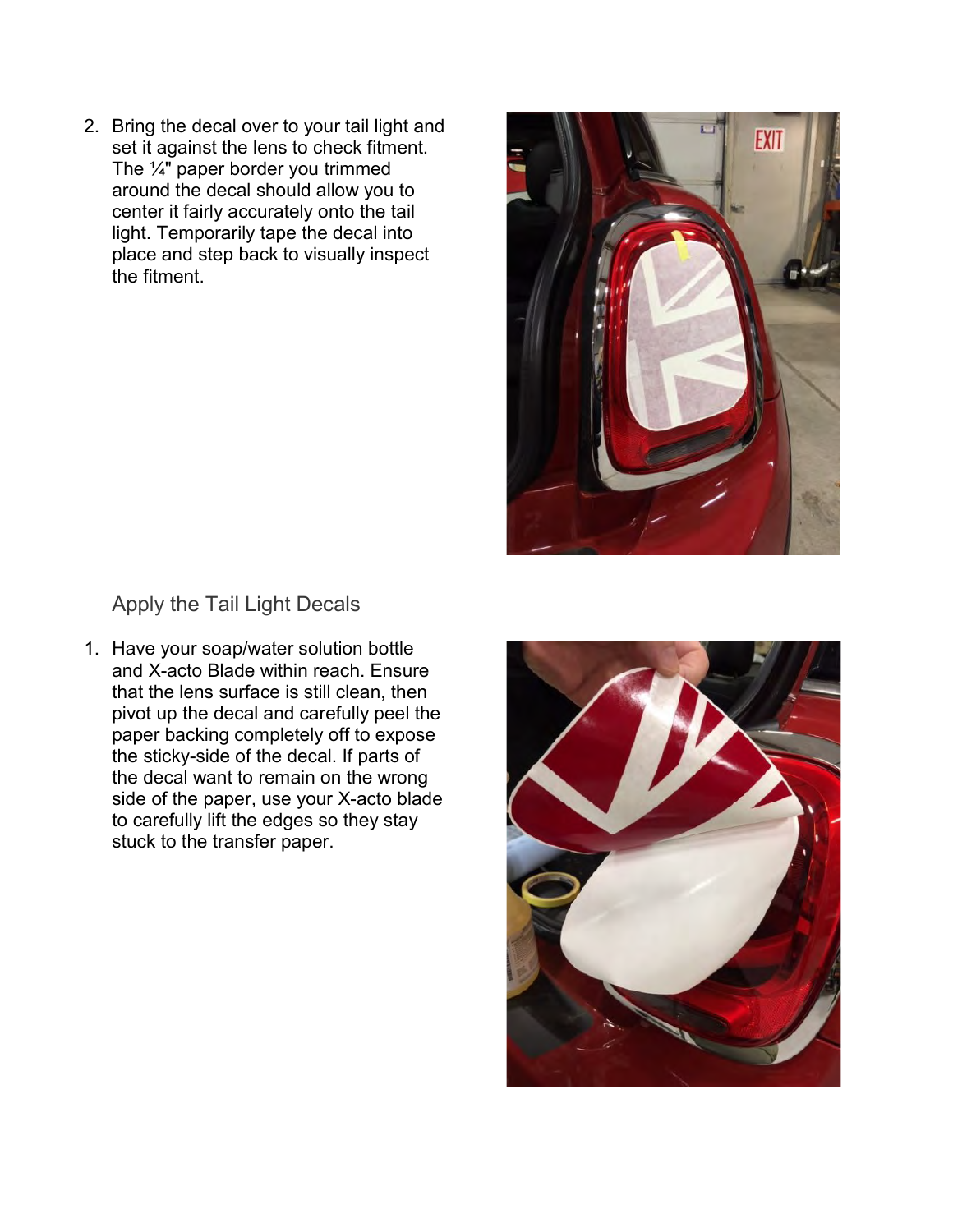2. Take your utility bottle and spray an even coat of your soap/water solution to the adhesive side of the decal. It doesn't need to be completely soaked… it just needs enough for you to be able to readjust the decal if you don't set it down perfectly straight on the first try. Spray some of the soap/water solution onto the lens of your MINIs tail light as well.

3. Pivot the decal back down onto the tail light and do your best to align the decal on the first try. If the positioning is not optimal, pull it up and try again as the soap/water solution should allow you to do so.

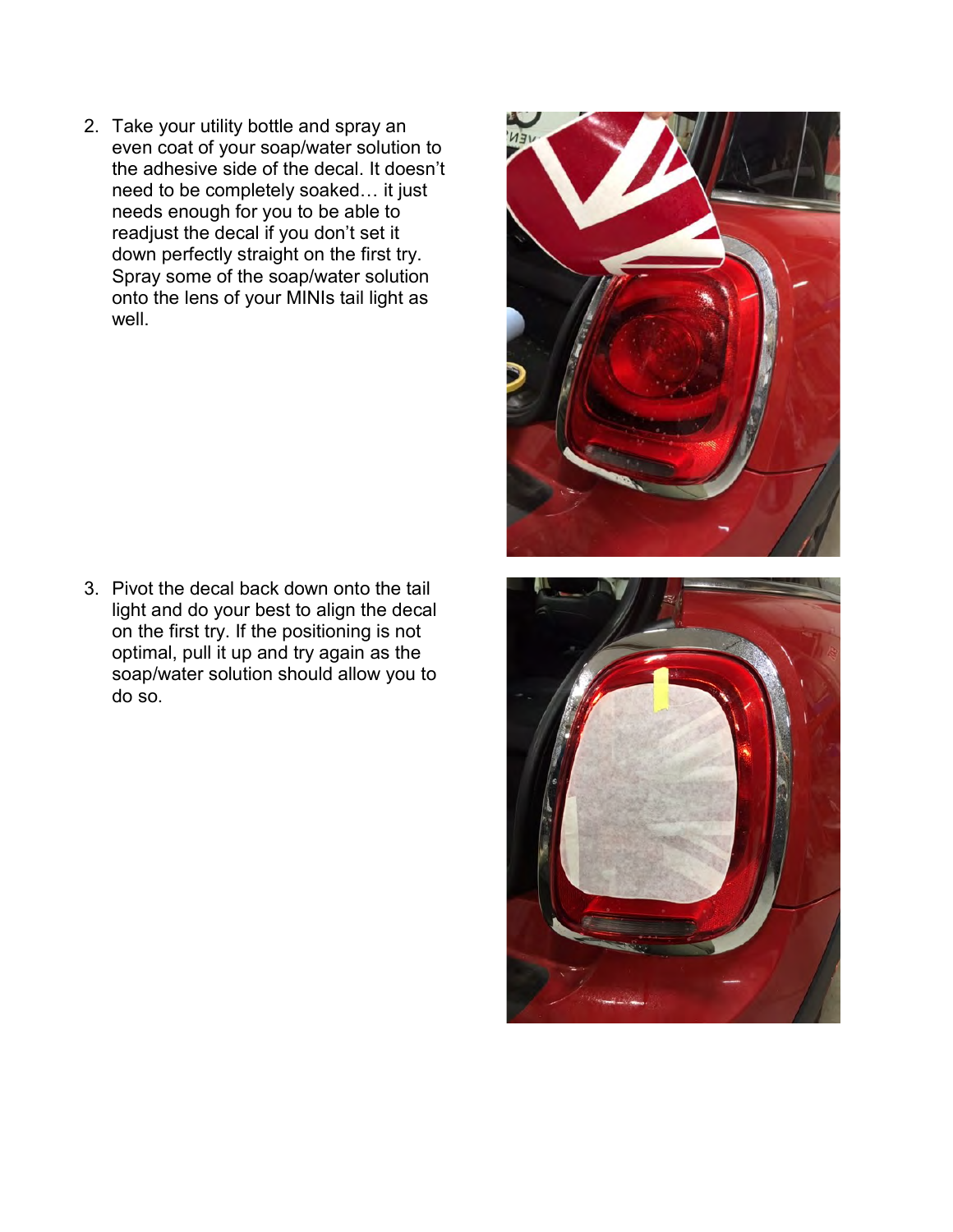4. If you're satisfied with its positioning, start from the middle and gently squeegee the soap/water solution out from under the decal. Use the soft, lintfree cloth to clean up any excess solution while you work the decal down. Do not squeegee directly on the vinyl as you'll risk scratching it.

5. Once the decal is completely positioned and squeegeed down, go around to the other side of your MINI and perform the same steps. This will give the solution time to evaporate a bit and allow the decal adhere to the surface. After you've applied the decal to the second side of your MINI, go back around to the first side and starting at the top corner, begin to peel the transfer paper off of it. Pull the paper back upon itself at an extreme angle to minimize the potential of lifting the decal off the surface of the pillar. If it does begin to pull up with the paper.. don't be too concerned. Apply the microfiber side of the squeegee directly onto the decal and press it back down. Do not use the plastic edge of the